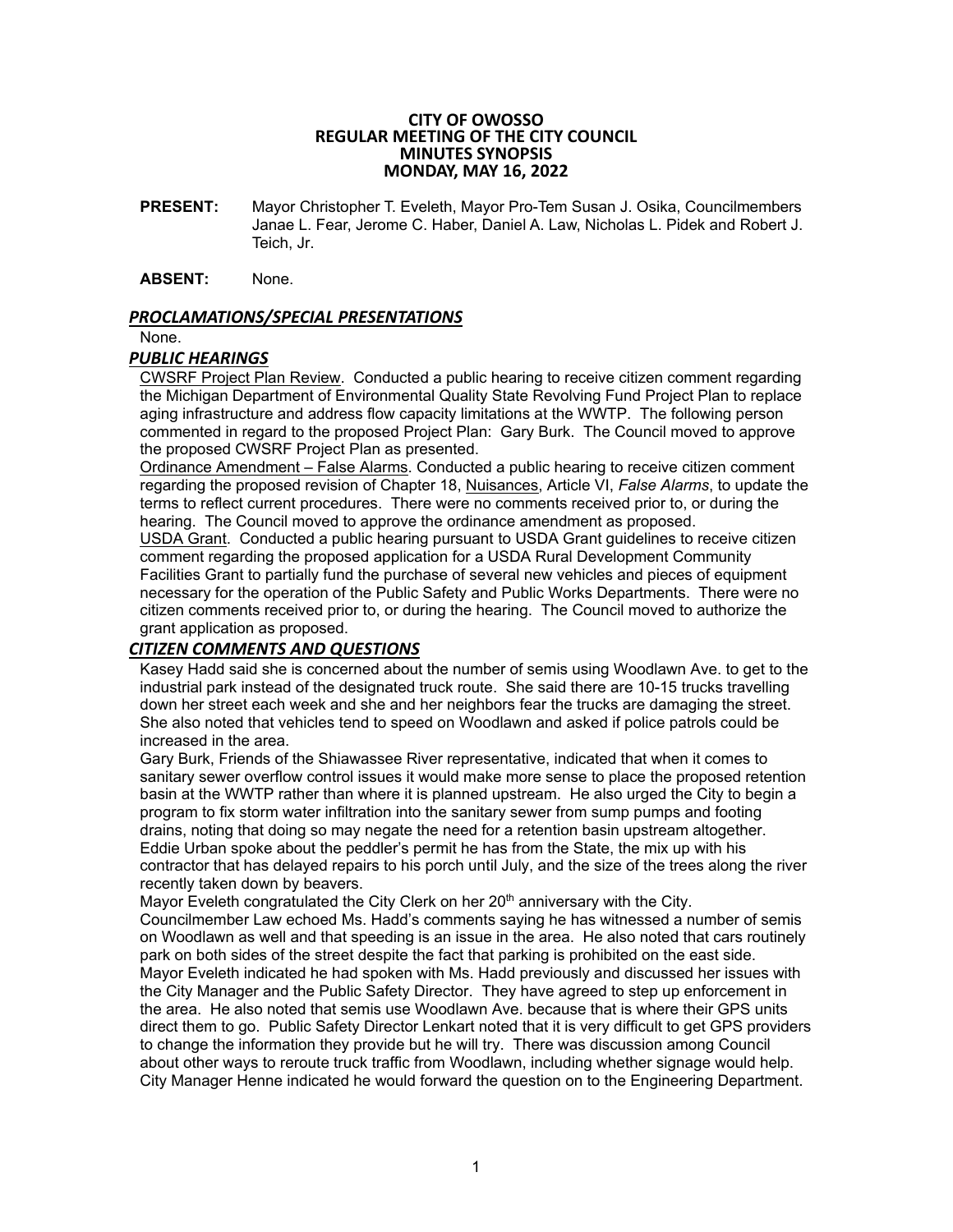Councilmember Fear noted that the Mr. Owosso contest kicked off recently and there will be lots of events happening over the next three weeks to benefit some great organizations. She also thanked the DDA for the nice event they threw on Friday honoring long-time downtown volunteers.

Councilmember Law announced that there will be a 9-pin no-tap bowling tournament in Corunna on Saturday supporting the Mr. Owosso candidate representing the Shiawassee Firefighters' Memorial. He also thanked Theresa and Travis for all of the work they have done to raise money for the cause.

# *CONSENT AGENDA*

The Consent Agenda was approved as follows:

Set Public Hearing – OPRA District– 123 N. Washington Street. Set a public hearing for Monday, June 6, 2022 to receive citizen comment regarding the application from Woodworth Investments, LLC to establish an Obsolete Property Rehabilitation District for the property located at 123 N. Washington Street.

First Reading and Set Public Hearing - Ordinance Amendment – Peddlers Fee. Conducted first reading and set a public hearing for Monday, June 6, 2022 at 7:30 p.m. to receive citizen comment regarding the proposed addition of Section 22-25, Fees*,* to Chapter 22, Peddlers, Solicitors and Transient Merchants, Article II, *Peddlers, Solicitors and Transient Merchants*, of the Code of Ordinances to charge a fee set by resolution.

Proposed Special Assessment Project – Stewart Street. Authorized Resolution No. 1 for proposed Special Assessment District No. 2024-01 for Stewart Street from Shiawassee Street (M-52) to Washington Street for street rehabilitation.

Change Order – Public Safety Vehicle Equipment Changeover. Authorized Change Order No. 1 to the Public Safety Vehicle Equipment Changeover contract with Mid Michigan Emergency Equipment Sales and Service L.L.C., originally approved August 16, 2021, increasing the contract amount by \$313.50 for the purchase and installation of worn and broken equipment items, and further authorized payment to the contractor up to the contract amount, including Change Order No. 1.

Contract Renewal - General Engineering Services. Approved the required annual renewal of the General Engineering Services contracts with Eng., Inc., Fleis & Vandenbrink, Inc., Orchard, Hiltz & McCliment, Inc., and Spicer Group, Inc. to provide engineering services through June 30, 2023. Professional Services Agreement – Office 365 Migration Project. Waived competitive bidding requirements, approved a professional services agreement with Logicalis, Inc. for software and technical services required to migrate the City's network computers to Office 365 in the amount of \$21,780.00, and further approved payment to the contractor upon satisfactory completion of the project or portion thereof.

Check Register – April 2022. Affirmed check disbursements totaling \$1,773,072.60 for April 2022.

| <b>Vendor</b>                 | <b>Description</b>                                                                                              | <b>Fund</b> | Amount       |
|-------------------------------|-----------------------------------------------------------------------------------------------------------------|-------------|--------------|
| Caledonia Charter<br>Township | 2006 Water District Agreement<br>01/01/2022-03/31/2022                                                          | Water       | \$35,622.66  |
| Owosso Charter<br>Township    | 2011 Water Agreement Payment<br>01/01/2022-03/31/2022                                                           | Water       | \$17,264.23  |
| <b>Pitsch Companies</b>       | Demolition - 216 South Elm Street<br>Section 18-29 Emergency Abatement;<br>Section 2-346 (5) Emergency Purchase | General     | \$239,550.00 |

Warrant No. 615. Authorized Warrant No. 615 as follows:

## *ITEMS OF BUSINESS*

2022-23 City Budget Adoption. Adopted the General Appropriations Resolution approving the 2022-2023 City Budget (including DDA Appropriations).

## *COMMUNICATIONS*

Brad A. Barrett, Finance Director. Financial Reports – March 2022

Tanya S. Buckelew, Planning & Building Director. April 2022 Building Department Report. Tanya S. Buckelew, Planning & Building Director. April 2022 Code Violations Report.